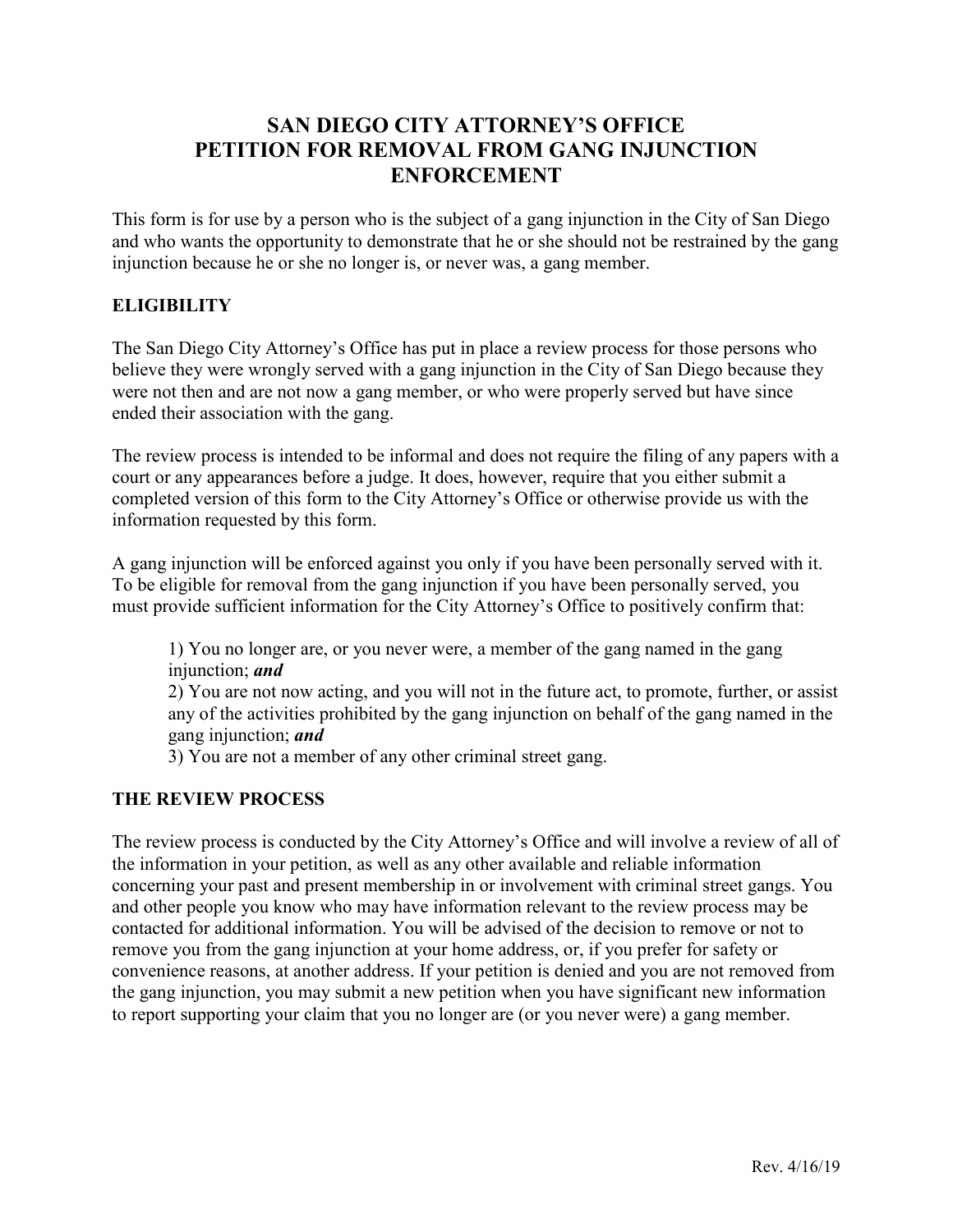#### **CONFIDENTIALITY**

The City Attorney's Office will keep the information you provide in this petition confidential to the extent permitted by law. The City Attorney's Office will not use statements made in this petition to prove any fact essential to proving any criminal charge the City Attorney's Office may bring against you in the future. However, this information may still be used to cross-examine you should you testify at a trial in a case brought by the City Attorney's Office and should your testimony be inconsistent with the information provided in this petition.

#### **REPRESENTATION BY COUNSEL**

Are you currently represented by an attorney (which includes a Public Defender) in any legal proceeding involving the gang injunction, including (but not limited to) a proceeding in which you are accused of violating the gang injunction: \_\_ Yes \_\_ No

Because of ethical rules applicable to all attorneys, if you answered yes, your petition cannot be considered unless **your attorney** completes and signs Addendum No. 1 at the end of this petition.

#### **HOW TO SUBMIT YOUR PETITION**

Once you have filled out this form, please make a copy of it for your records and submit the original **BY MAIL ONLY** to:

San Diego City Attorney's Office Gang Injunction Team c/o Nuisance Abatement Unit 1200 Third Avenue, Suite 700 San Diego, CA 92101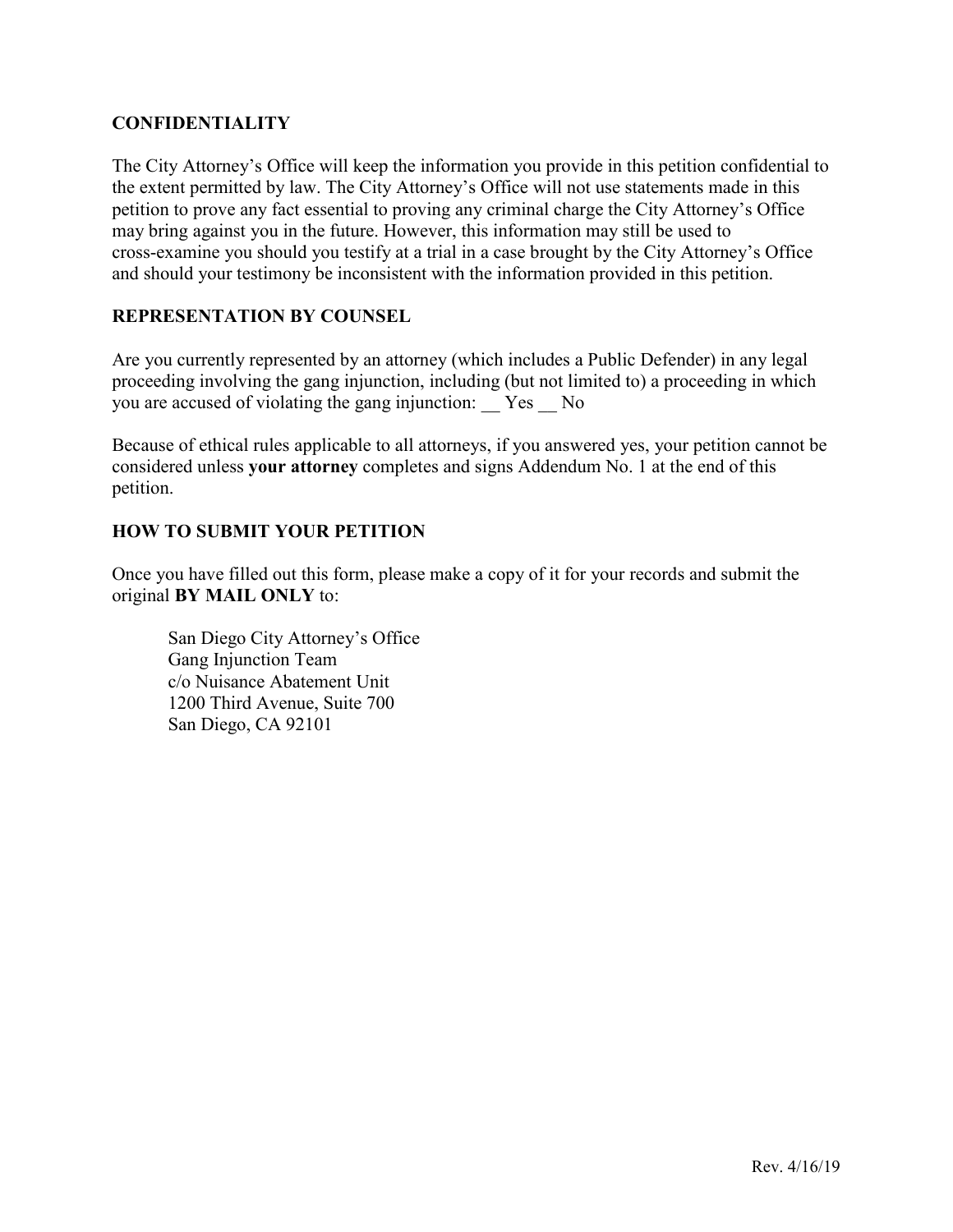## **PETITION FOR REMOVAL FROM GANG INJUNCTION ENFORCEMENT**

# **IDENTIFYING INFORMATION:**

Full Name:

| Last                           | First                                                                                                                                                                                                                          |                | Middle                                                                                                                                                                                                                         |
|--------------------------------|--------------------------------------------------------------------------------------------------------------------------------------------------------------------------------------------------------------------------------|----------------|--------------------------------------------------------------------------------------------------------------------------------------------------------------------------------------------------------------------------------|
|                                | Any other name(s) you use or have used [including aliases or monikers]:                                                                                                                                                        |                |                                                                                                                                                                                                                                |
|                                | Month Day Year                                                                                                                                                                                                                 |                |                                                                                                                                                                                                                                |
| ID or a Student ID Card.]      | Driver's License State:                                                                                                                                                                                                        |                | Driver's License State: Number: Number: Number: IIf you do not have a driver's license, please attach a copy of any picture ID, such as a California                                                                           |
| <b>THE GANG INJUNCTION:</b>    |                                                                                                                                                                                                                                |                |                                                                                                                                                                                                                                |
|                                | The name of the gang appearing on the Gang Injunction:                                                                                                                                                                         |                |                                                                                                                                                                                                                                |
|                                |                                                                                                                                                                                                                                | Month Day Year |                                                                                                                                                                                                                                |
| <b>CONTACT INFORMATION:</b>    |                                                                                                                                                                                                                                |                |                                                                                                                                                                                                                                |
| Your Home Address:             |                                                                                                                                                                                                                                |                |                                                                                                                                                                                                                                |
| Street                         | Apt./Unit No. City                                                                                                                                                                                                             | Zip Code       |                                                                                                                                                                                                                                |
| Address above]:                |                                                                                                                                                                                                                                |                | Other address (if any) you would rather be contacted at [you must still provide your Home                                                                                                                                      |
| Apt./Unit No.<br><b>Street</b> | City                                                                                                                                                                                                                           | Zip Code       |                                                                                                                                                                                                                                |
|                                |                                                                                                                                                                                                                                |                | Home Phone: (Campaign Cell Phone: (Campaign Cell Phone: (Campaign Cell Phone: (Campaign Cell Phone: (Campaign Cell Phone: (Campaign Cell Phone: (Campaign Cell Phone: (Campaign Cell Phone: (Campaign Cell Phone: (Campaign Ce |
|                                | Email Address: The Contract of the Contract of the Contract of the Contract of the Contract of the Contract of the Contract of the Contract of the Contract of the Contract of the Contract of the Contract of the Contract of |                |                                                                                                                                                                                                                                |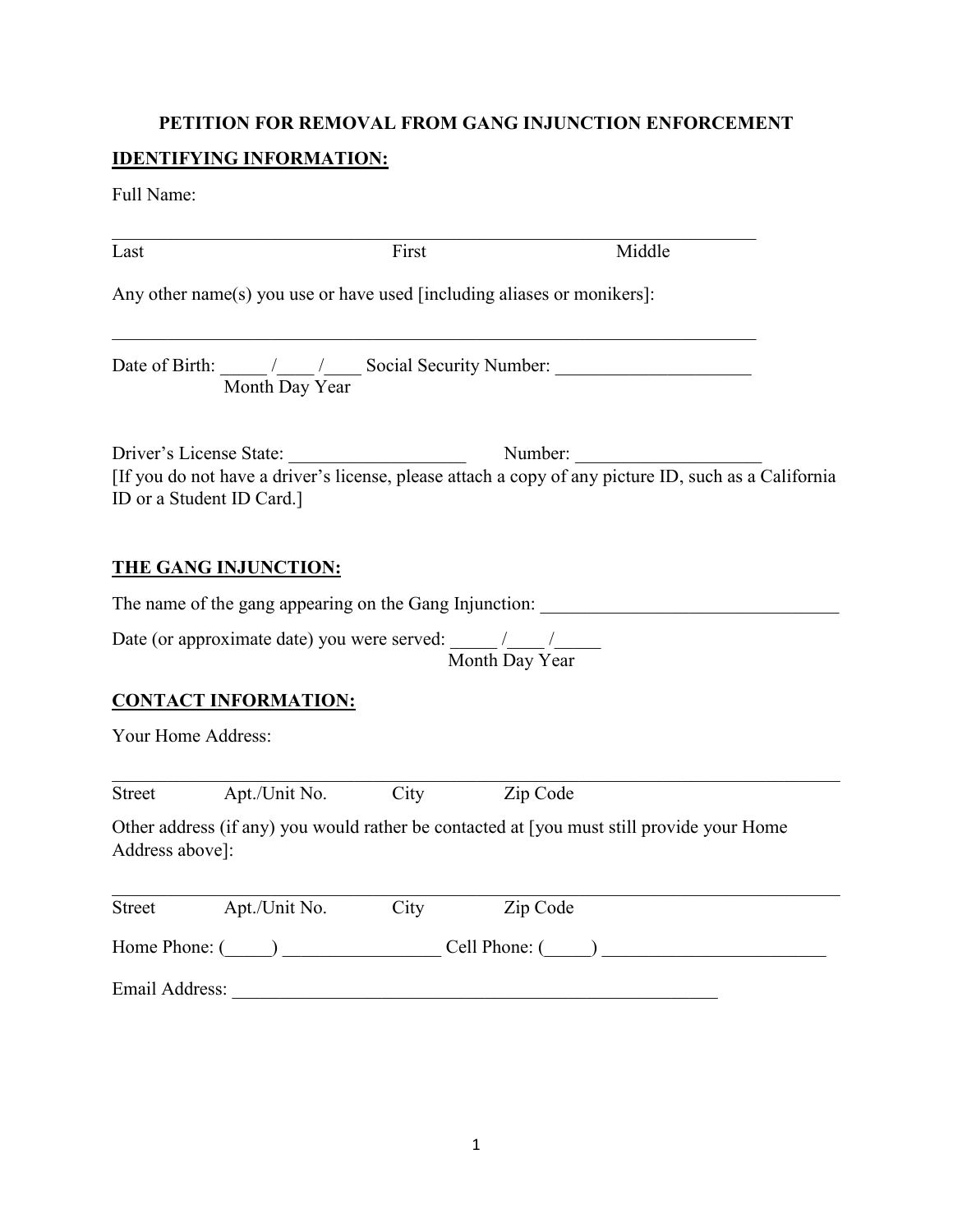## **GANG AFFILIATION INFORMATION:**

Have you ever been a member of the gang named in the Gang Injunction or any other criminal street gang: Yes No

If you answered yes, please answer the following:

How did you join (jumped in, etc.)?

When did you stop being a member of the gang?

What did you do to stop being a member of the gang or to let other people know you were no longer a member of the gang?

<u> 1989 - Johann John Harry Harry Harry Harry Harry Harry Harry Harry Harry Harry Harry Harry Harry Harry Harry H</u>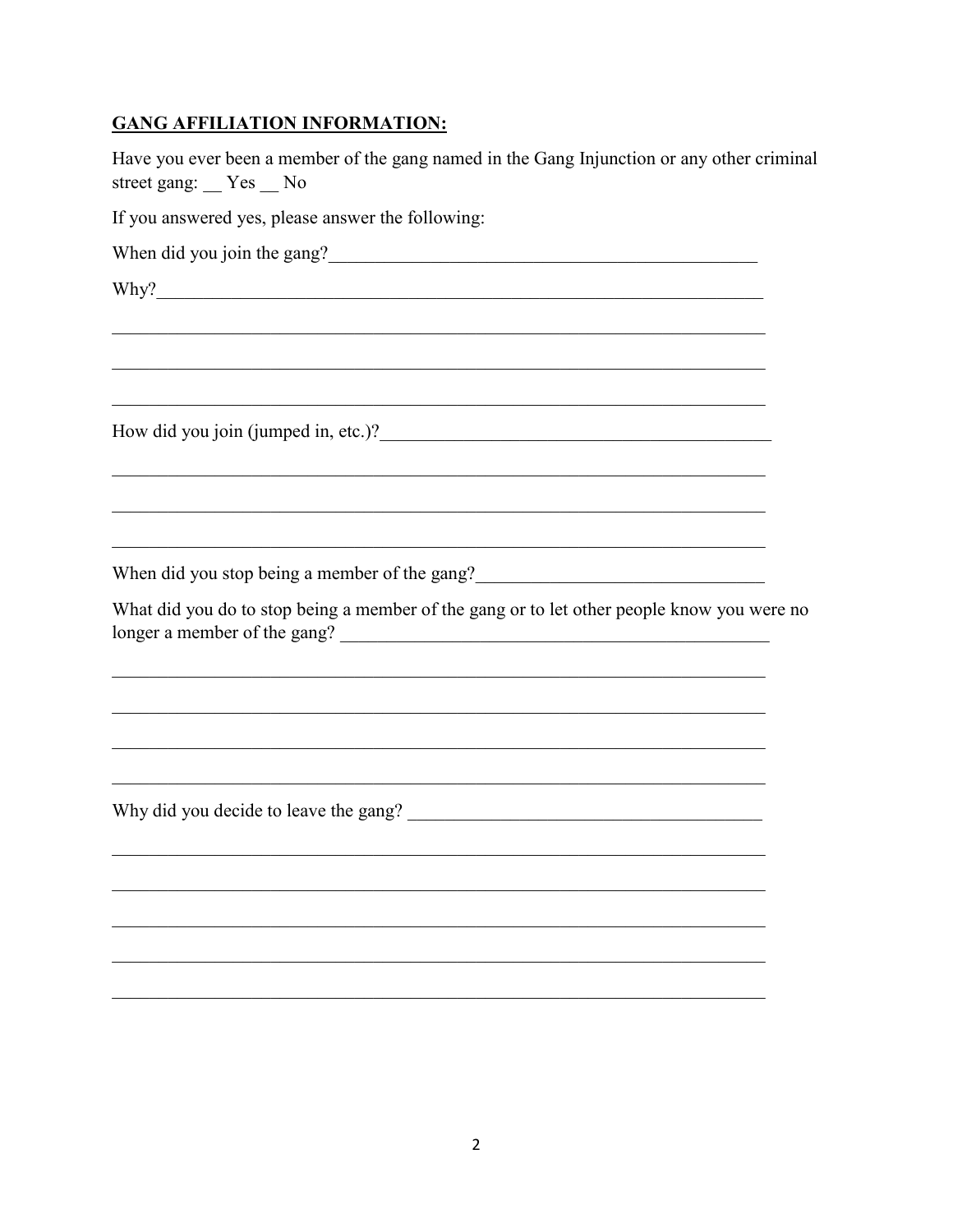# **INFORMATION IN SUPPORT OF YOUR PETITION:**

### **EDUCATION:**

Please provide the following information regarding schools you have attended, including high school, a trade school, or college. Please start with your most recent school and work your way backward in time.

|                    | Location:                             |
|--------------------|---------------------------------------|
|                    |                                       |
|                    |                                       |
|                    |                                       |
|                    |                                       |
|                    |                                       |
|                    |                                       |
|                    |                                       |
|                    |                                       |
|                    |                                       |
| When you attended: | Completed/Graduated $(Y/N)$ : _______ |

**EMPLOYMENT HISTORY:** Please provide the following information regarding any job you currently hold, as well as any other job(s) you have held during the past three (3) years. Please start with your current or most recent job and work your way backward in time.

| Name of Employer                     | Position or Job Description |  |
|--------------------------------------|-----------------------------|--|
| Address of Employer                  |                             |  |
| Phone Number<br>Dates of Employment: |                             |  |
| 2.                                   |                             |  |
| Name of Employer                     | Position or Job Description |  |
| Address of Employer                  |                             |  |
| <b>Phone Number</b>                  | Dates of Employment:        |  |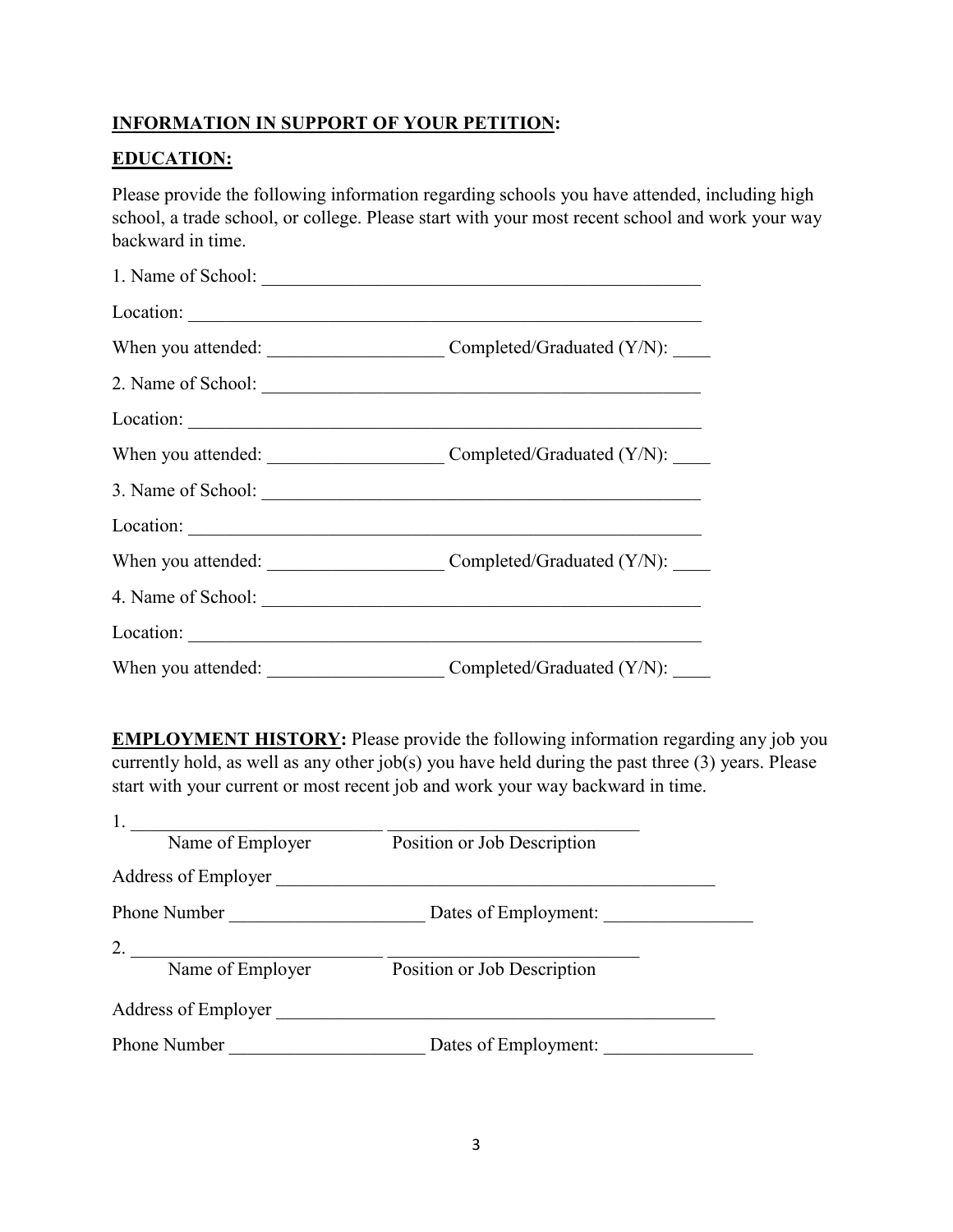| 3 <sub>1</sub>      |                             |
|---------------------|-----------------------------|
| Name of Employer    | Position or Job Description |
| Address of Employer |                             |
| Phone Number        | Dates of Employment:        |
| 4.                  |                             |
| Name of Employer    | Position or Job Description |
| Address of Employer |                             |
| <b>Phone Number</b> | Dates of Employment:        |

### **PEOPLE WHO CAN SUPPORT YOUR PETITION:**

Please provide the contact information for any people who know you and can confirm that you no longer are, or you never were, a member of a criminal street gang. Such people can include: family members; neighbors; teachers, principals and school staff; coaches and former teammates; current and past employers; community leaders and organizers; priests, ministers, reverends and other religious counselors; social and gang intervention workers; and probation, parole and police officers.

| $\mathbf{1}$ . | Contact Name: |                          |  |
|----------------|---------------|--------------------------|--|
|                |               |                          |  |
|                |               |                          |  |
|                |               |                          |  |
| 2.             |               | Contact Name:            |  |
|                |               |                          |  |
|                |               |                          |  |
|                |               | How You Know This Person |  |
| 3.             |               |                          |  |
|                |               |                          |  |
|                |               |                          |  |
|                |               | How You Know This Person |  |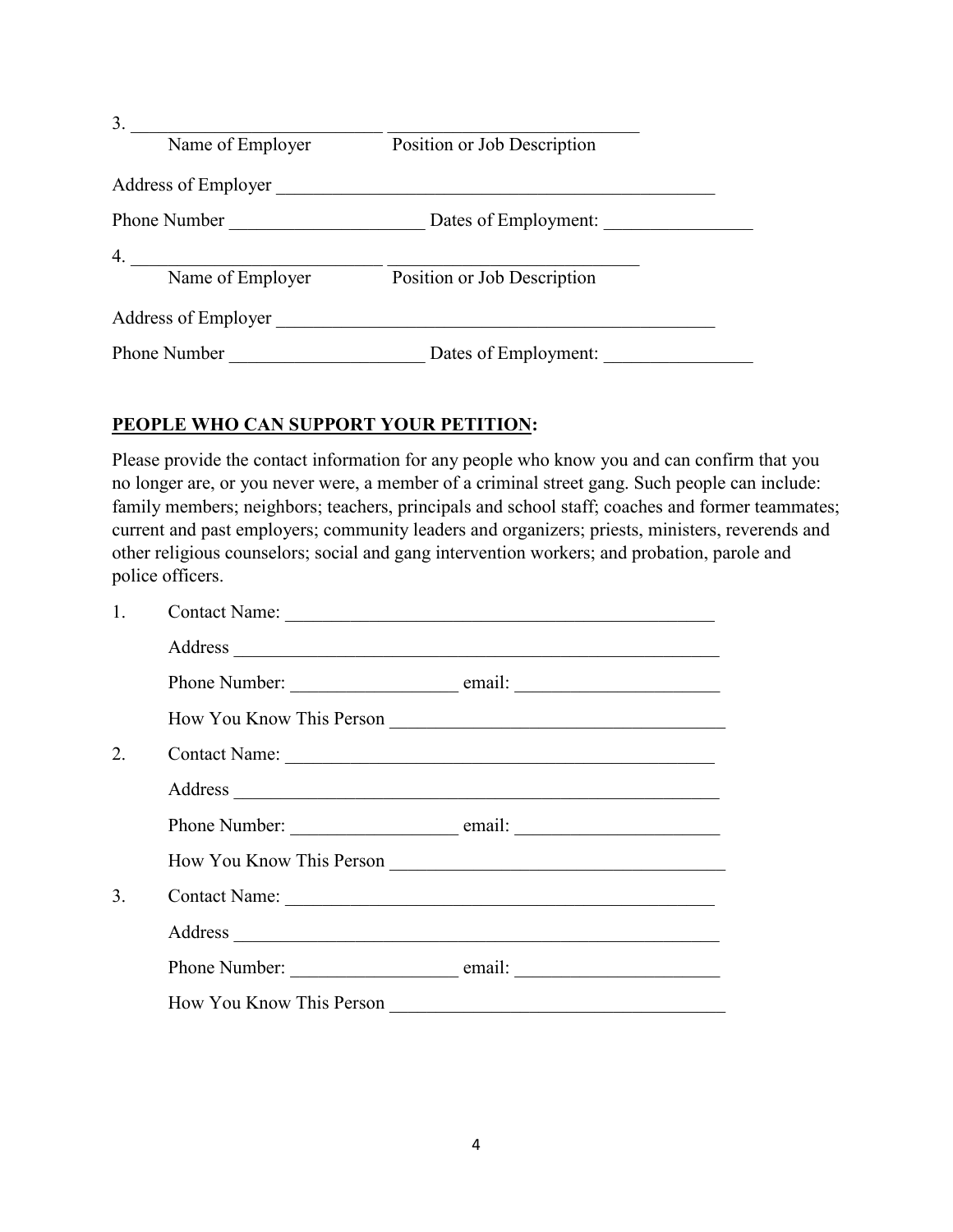| 4 | Contact Name:            |        |  |
|---|--------------------------|--------|--|
|   | Address                  |        |  |
|   | Phone Number:            | email: |  |
|   | How You Know This Person |        |  |

# **ADDITIONAL INFORMATION:**

Please use the space below to provide any additional information that you want considered. Such information may include the fact that you recently returned to school, started a new job, or completed a job training or substance abuse program. You can also attach letters and other documents to this form supporting your claim that you no longer are (or never were) a gang member, including letters from the people identified above.

\_\_\_\_\_\_\_\_\_\_\_\_\_\_\_\_\_\_\_\_\_\_\_\_\_\_\_\_\_\_\_\_\_\_\_\_\_\_\_\_\_\_\_\_\_\_\_\_\_\_\_\_\_\_\_\_\_\_\_\_\_\_\_\_\_\_\_\_\_\_ \_\_\_\_\_\_\_\_\_\_\_\_\_\_\_\_\_\_\_\_\_\_\_\_\_\_\_\_\_\_\_\_\_\_\_\_\_\_\_\_\_\_\_\_\_\_\_\_\_\_\_\_\_\_\_\_\_\_\_\_\_\_\_\_\_\_\_\_\_\_ \_\_\_\_\_\_\_\_\_\_\_\_\_\_\_\_\_\_\_\_\_\_\_\_\_\_\_\_\_\_\_\_\_\_\_\_\_\_\_\_\_\_\_\_\_\_\_\_\_\_\_\_\_\_\_\_\_\_\_\_\_\_\_\_\_\_\_\_\_\_ \_\_\_\_\_\_\_\_\_\_\_\_\_\_\_\_\_\_\_\_\_\_\_\_\_\_\_\_\_\_\_\_\_\_\_\_\_\_\_\_\_\_\_\_\_\_\_\_\_\_\_\_\_\_\_\_\_\_\_\_\_\_\_\_\_\_\_\_\_\_ \_\_\_\_\_\_\_\_\_\_\_\_\_\_\_\_\_\_\_\_\_\_\_\_\_\_\_\_\_\_\_\_\_\_\_\_\_\_\_\_\_\_\_\_\_\_\_\_\_\_\_\_\_\_\_\_\_\_\_\_\_\_\_\_\_\_\_\_\_\_ \_\_\_\_\_\_\_\_\_\_\_\_\_\_\_\_\_\_\_\_\_\_\_\_\_\_\_\_\_\_\_\_\_\_\_\_\_\_\_\_\_\_\_\_\_\_\_\_\_\_\_\_\_\_\_\_\_\_\_\_\_\_\_\_\_\_\_\_\_\_ \_\_\_\_\_\_\_\_\_\_\_\_\_\_\_\_\_\_\_\_\_\_\_\_\_\_\_\_\_\_\_\_\_\_\_\_\_\_\_\_\_\_\_\_\_\_\_\_\_\_\_\_\_\_\_\_\_\_\_\_\_\_\_\_\_\_\_\_\_\_ \_\_\_\_\_\_\_\_\_\_\_\_\_\_\_\_\_\_\_\_\_\_\_\_\_\_\_\_\_\_\_\_\_\_\_\_\_\_\_\_\_\_\_\_\_\_\_\_\_\_\_\_\_\_\_\_\_\_\_\_\_\_\_\_\_\_\_\_\_\_ \_\_\_\_\_\_\_\_\_\_\_\_\_\_\_\_\_\_\_\_\_\_\_\_\_\_\_\_\_\_\_\_\_\_\_\_\_\_\_\_\_\_\_\_\_\_\_\_\_\_\_\_\_\_\_\_\_\_\_\_\_\_\_\_\_\_\_\_\_\_ \_\_\_\_\_\_\_\_\_\_\_\_\_\_\_\_\_\_\_\_\_\_\_\_\_\_\_\_\_\_\_\_\_\_\_\_\_\_\_\_\_\_\_\_\_\_\_\_\_\_\_\_\_\_\_\_\_\_\_\_\_\_\_\_\_\_\_\_\_\_ \_\_\_\_\_\_\_\_\_\_\_\_\_\_\_\_\_\_\_\_\_\_\_\_\_\_\_\_\_\_\_\_\_\_\_\_\_\_\_\_\_\_\_\_\_\_\_\_\_\_\_\_\_\_\_\_\_\_\_\_\_\_\_\_\_\_\_\_\_\_ \_\_\_\_\_\_\_\_\_\_\_\_\_\_\_\_\_\_\_\_\_\_\_\_\_\_\_\_\_\_\_\_\_\_\_\_\_\_\_\_\_\_\_\_\_\_\_\_\_\_\_\_\_\_\_\_\_\_\_\_\_\_\_\_\_\_\_\_\_\_  $\mathcal{L}_\text{max}$  and  $\mathcal{L}_\text{max}$  and  $\mathcal{L}_\text{max}$  and  $\mathcal{L}_\text{max}$  and  $\mathcal{L}_\text{max}$  and  $\mathcal{L}_\text{max}$ 

\_\_\_\_\_\_\_\_\_\_\_\_\_\_\_\_\_\_\_\_\_\_\_\_\_\_\_\_\_\_\_\_\_\_\_\_\_\_\_\_\_\_\_\_\_\_\_\_\_\_\_\_\_\_\_\_\_\_\_\_\_\_\_\_\_\_\_\_\_\_

## **CONFIRMATION:**

By signing below, you will be confirming the accuracy of the following statements:

1) I no longer am, or I never was, a member of the gang named in the Gang Injunction.

2) I am not now acting, and I will not act in the future, to promote, further, or assist any of the activities prohibited by the Gang Injunction on behalf of the gang named in the Gang Injunction.

3) I am not a member of any other criminal street gang.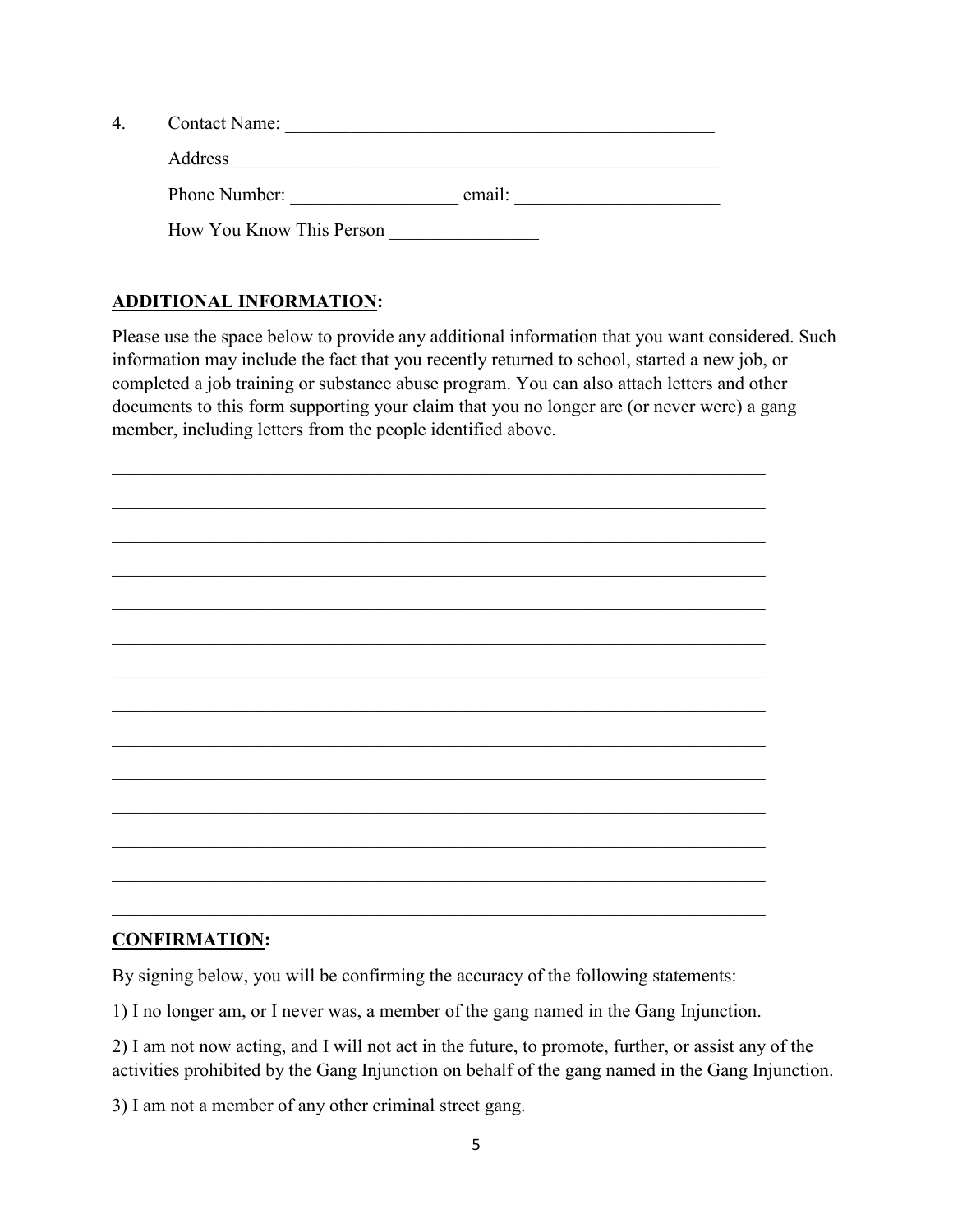4) All of the information provided in or with this form is, to the best of my knowledge, true and correct.

Signature Date

\_\_\_\_\_\_\_\_\_\_\_\_\_\_\_\_\_\_\_\_\_\_\_\_\_\_\_\_\_\_\_\_\_ \_\_\_\_\_\_\_\_\_\_\_\_\_\_\_\_\_\_